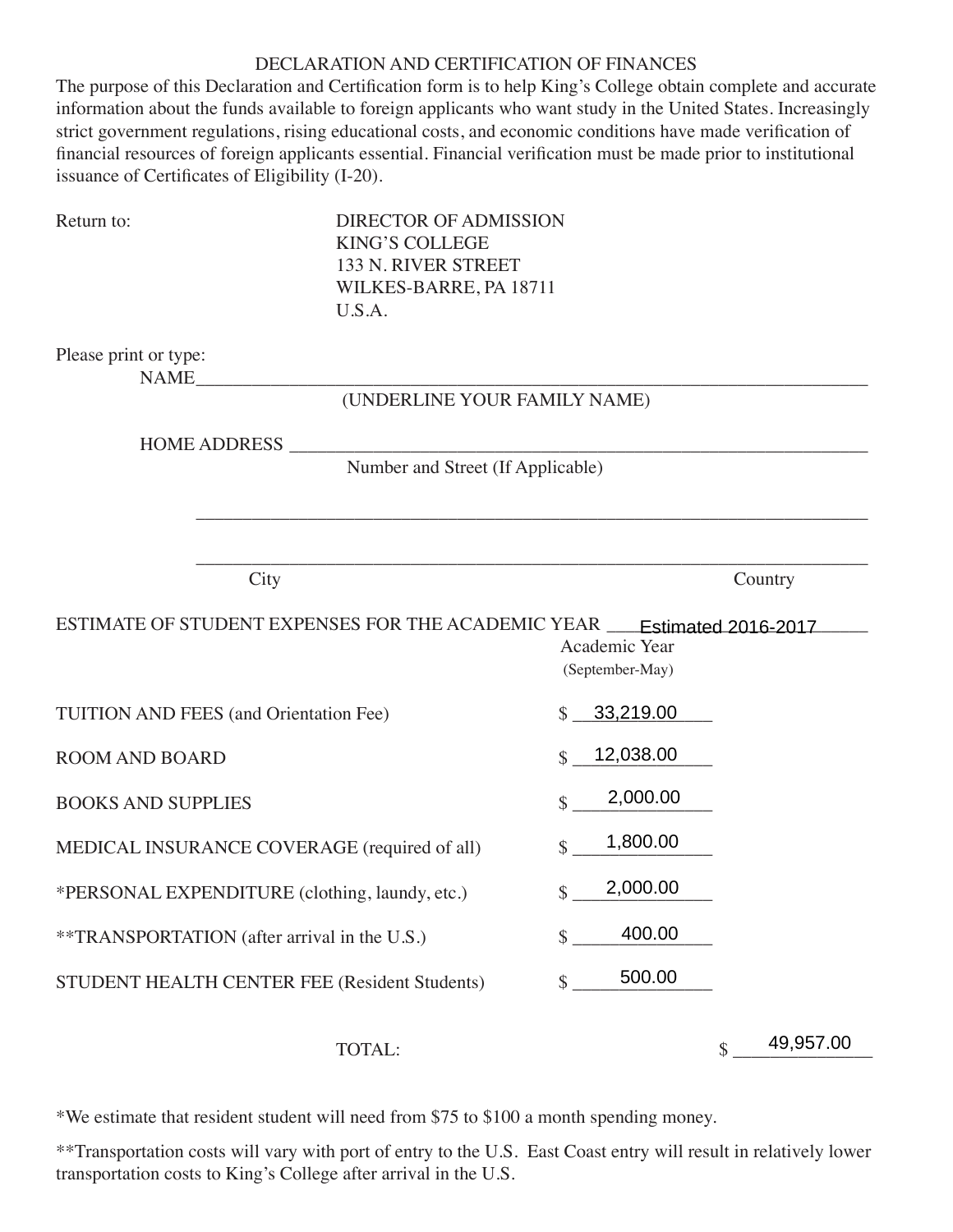## **CONFIDENTIAL**

| 1. Are you applying for financial aid?                                                                                                                                                              |  | Yes $\Box$ No $\Box$ |  |
|-----------------------------------------------------------------------------------------------------------------------------------------------------------------------------------------------------|--|----------------------|--|
|                                                                                                                                                                                                     |  |                      |  |
| 2. How many years do you plan to study at King's?                                                                                                                                                   |  |                      |  |
| 3. Date you expect to enroll:                                                                                                                                                                       |  |                      |  |
| 4. Degree for which you will be working: (i.e. AA, MA, MBA, PhD)                                                                                                                                    |  |                      |  |
| 5. Highest degree you hope to earn:                                                                                                                                                                 |  |                      |  |
| 6. What is your family's total income per year?                                                                                                                                                     |  |                      |  |
| 7. How many members of your family are dependent upon this income?                                                                                                                                  |  |                      |  |
| 8. How many brothers and sisters in school are dependent on family funds for their education?                                                                                                       |  |                      |  |
| How many are living in the United States?                                                                                                                                                           |  |                      |  |
| 9. What are your family's total expenses per year?                                                                                                                                                  |  |                      |  |
| $\Box$ Widowed $\Box$<br>10. What is your marital status? Single<br>Number of Children<br>Married $\Box$<br>Divorced $\Box$                                                                         |  |                      |  |
| 11. In case of emergency, are there sources of additional funds available to you once you arrive in the United States? Yes $\Box$ No $\Box$<br>If so, give the sources and amounts of money in US\$ |  |                      |  |
|                                                                                                                                                                                                     |  |                      |  |
| 12. How will you pay for your transportation to the United States?                                                                                                                                  |  |                      |  |
|                                                                                                                                                                                                     |  |                      |  |
| 14. What is the present exchange rate of your country's currency to the US\$?                                                                                                                       |  |                      |  |
| Is this the same rate that will be used in the transfer of funds to United States for study purposes?                                                                                               |  | Yes $\Box$ No $\Box$ |  |
|                                                                                                                                                                                                     |  |                      |  |
| 15. Does your government currently impose restrictions on the exchange and release of funds for study in the United States?                                                                         |  | Yes $\Box$ No $\Box$ |  |
| If yes, describe the restrictions:                                                                                                                                                                  |  |                      |  |
| 16. Enter the total amount of money you expect to have when you arrive at King's College:                                                                                                           |  |                      |  |
| $\lambda$ and $\lambda$ is the state of $\lambda$ is the state of $\lambda$ is the state of $\lambda$ is the state of $\lambda$ is the state of $\lambda$                                           |  |                      |  |

<sup>17.</sup> Do you plan to remain in the United States during the summer between academic years? Yes  $\Box$  No  $\Box$